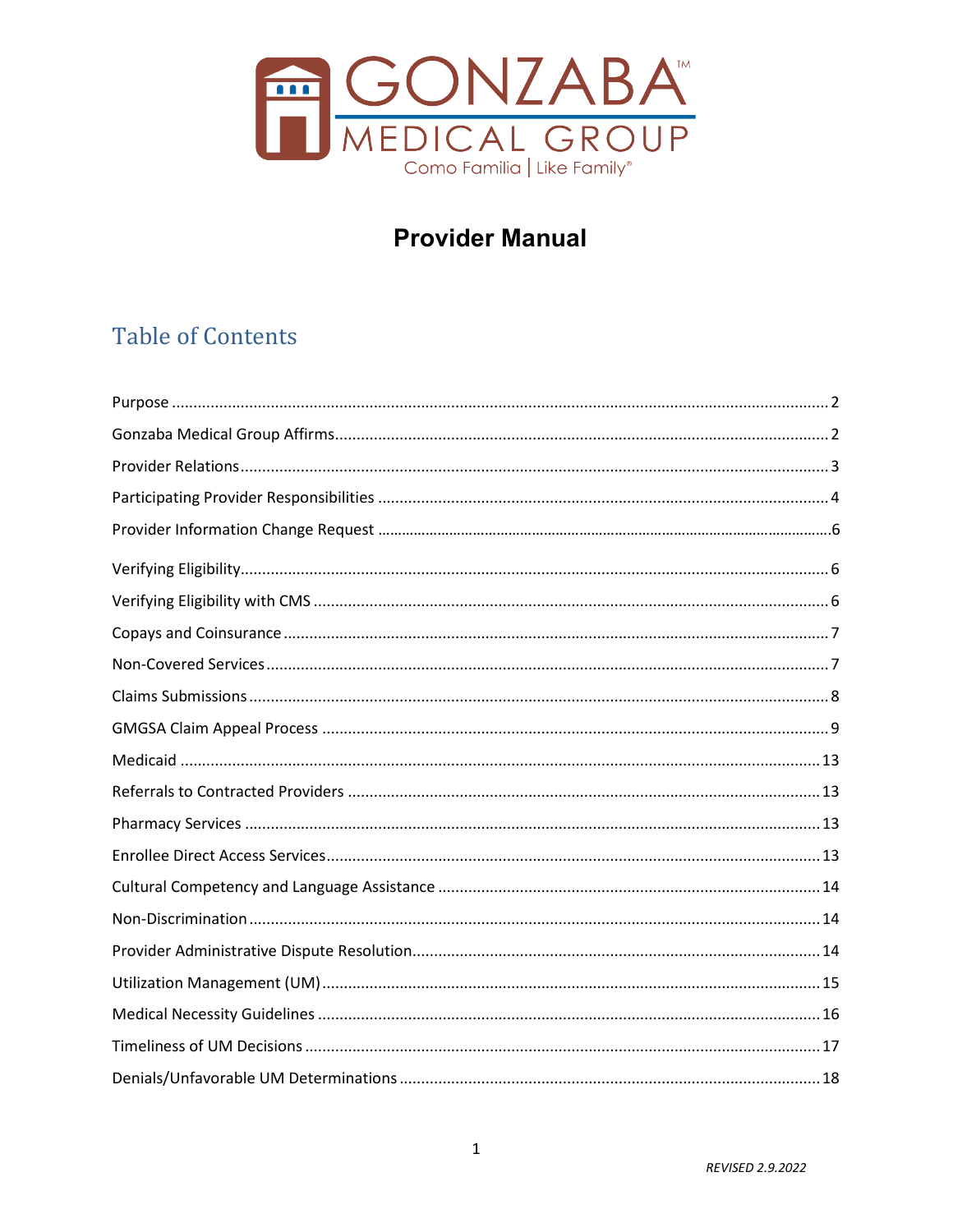

### <span id="page-1-0"></span>Purpose

The Provider Manual serves as a reference guide and educational resource for physicians, ancillary providers and their staff. It is a source for answers to some of the most common questions that providers have about working with GMG. It expands upon and explains some of the GMG policies and procedures referenced in your provider agreement.

Please be advised that nothing in this Provider Manual or the GMG provider agreement is intended to or shall be interpreted to discourage or prohibit a participating provider from discussing with a member treatment options or providing other medical advice or treatment deemed appropriate by a participating provider.

This Provider Manual is made available to all providers via digital format, email or fax.

### <span id="page-1-1"></span>Gonzaba Medical Group affirms the following:

- Utilization Management (UM) decision making is based only on appropriateness of care and service and existence of coverage.
- The Gonzaba Medical Group (GMG) does not specifically reward practitioners or other individuals for issuing denials of coverage.
- Financial incentives for UM decision makers to not encourage decisions that result in underutilization.

**Please Note:** If any provision of this Provider Manual comes in conflict with state or federal law or the terms of your provider agreement, the current federal law or state law as applicable takes precedence. The policies and procedures described in this manual are subject to modification, addition and/or deletion. All updates will be incorporated into the online Provider Manual; in some instances, providers may receive additional communication in one of the various formats including, but not limited to; newsletters, mailings, fax blasts, web postings and/or manual revisions that will be incorporated into the online Provider Manual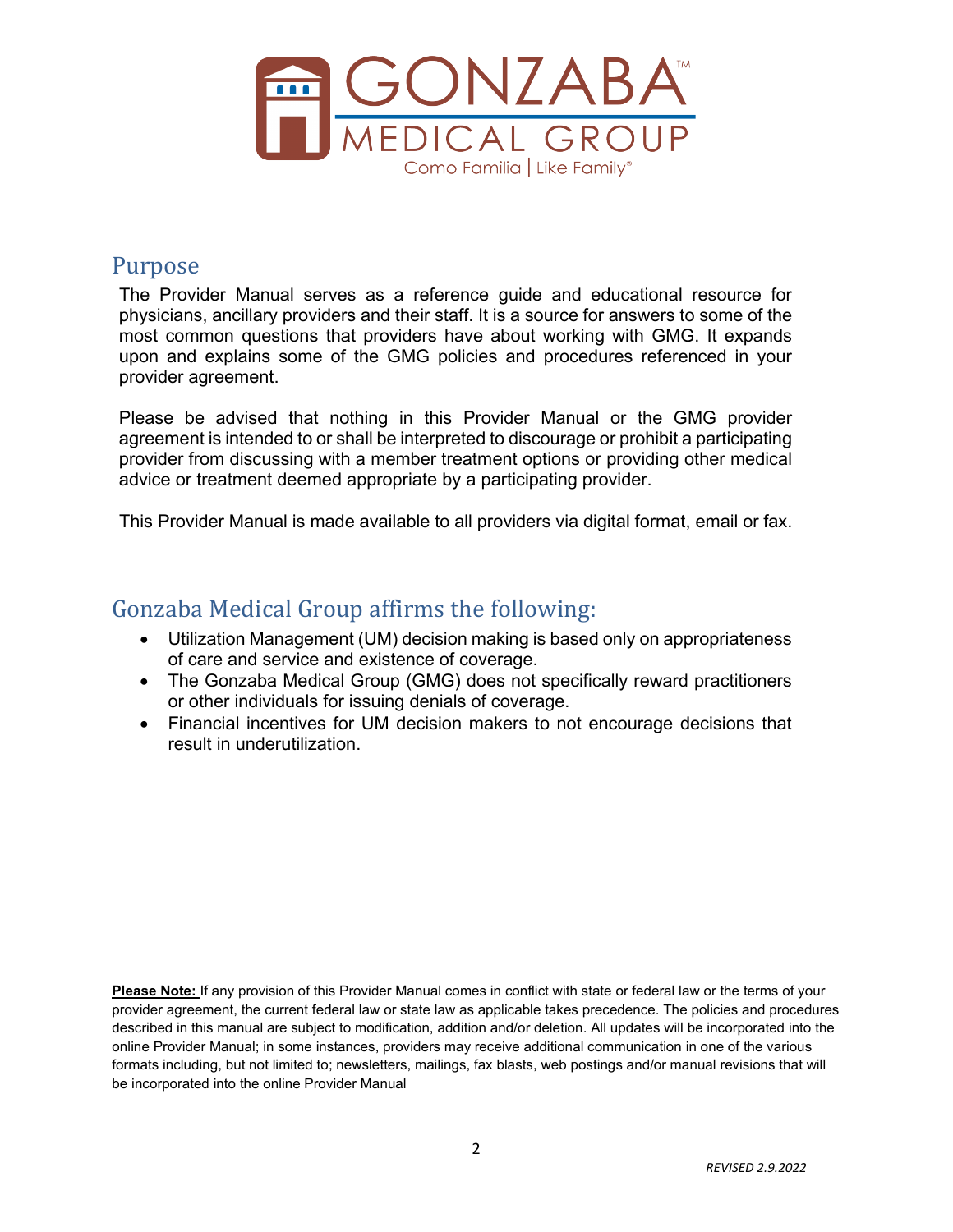

## <span id="page-2-0"></span>Provider Relations

Gonzaba Medical Group is committed to make it easy for providers to do business with us. We hope you find we simplify our processes, give you reliable information and are responsive to you and your staff.

- The Credentialing Team can assist with any Credentialing issues and updates to demographic information and directory information.
- Our Network Contract Team will be available to assist with any contracting questions. Responsibilities include educating and servicing physicians, and their office staff.
- Our Referral Staff can assist with Referral and prior authorization submission process, verifying member eligibility, helping you to obtain UM criteria, etc. Business hours 8:00 AM – 5:00 PM Monday through Friday.
- Our Referral Staff can assist with Referral and prior authorization submission process and verifying member eligibility. The Utilization Management (UM) criteria may be obtained through our UM/Referral Department upon request. Business hours 8:00 AM – 5:00 PM Monday through Friday. For individuals that need language assistance, they can contact Case Management who will facilitate connecting with an interpreter.

| <b>Department</b>                  | <b>Phone</b>   | Fax            | Email                             |
|------------------------------------|----------------|----------------|-----------------------------------|
| <b>GMG Referrals</b>               | (726) 800-7776 | (210) 334-2862 | Carmen.villasana@gonzaba.com      |
| <b>GMG Case Management</b>         | (210) 890-4441 | (210) 334-2864 | Gmgmccasemanagement@gonzaba.com   |
| <b>GMG Claims Customer Service</b> | (210) 201-0489 |                | https://eznet.innovistaportal.com |
| <b>GMG Delegation/UM</b>           | (210) 921-3801 | (210) 334-2862 | Teresa.martinez@gonzaba.com       |
| <b>Provider Relations</b>          | (210) 903-8819 | (210) 921-5763 | Frances.ortiz@gonzaba.com         |
| Credentialing                      | (210) 890-4272 | (210) 334-2851 | Credentialing@gonzaba.com         |
| <b>Network Contracting</b>         | (210) 903-8819 | (210) 921-5763 | Frances.ortiz@gonzaba.com         |
| <b>Business Office</b>             | (210) 960-3908 | (210) 921-5763 | Billing@gonzaba.com               |
| <b>Medical Records</b>             | (210) 905-4519 | (210) 334-2861 | Guadalupe.maldonado@gonzaba.com   |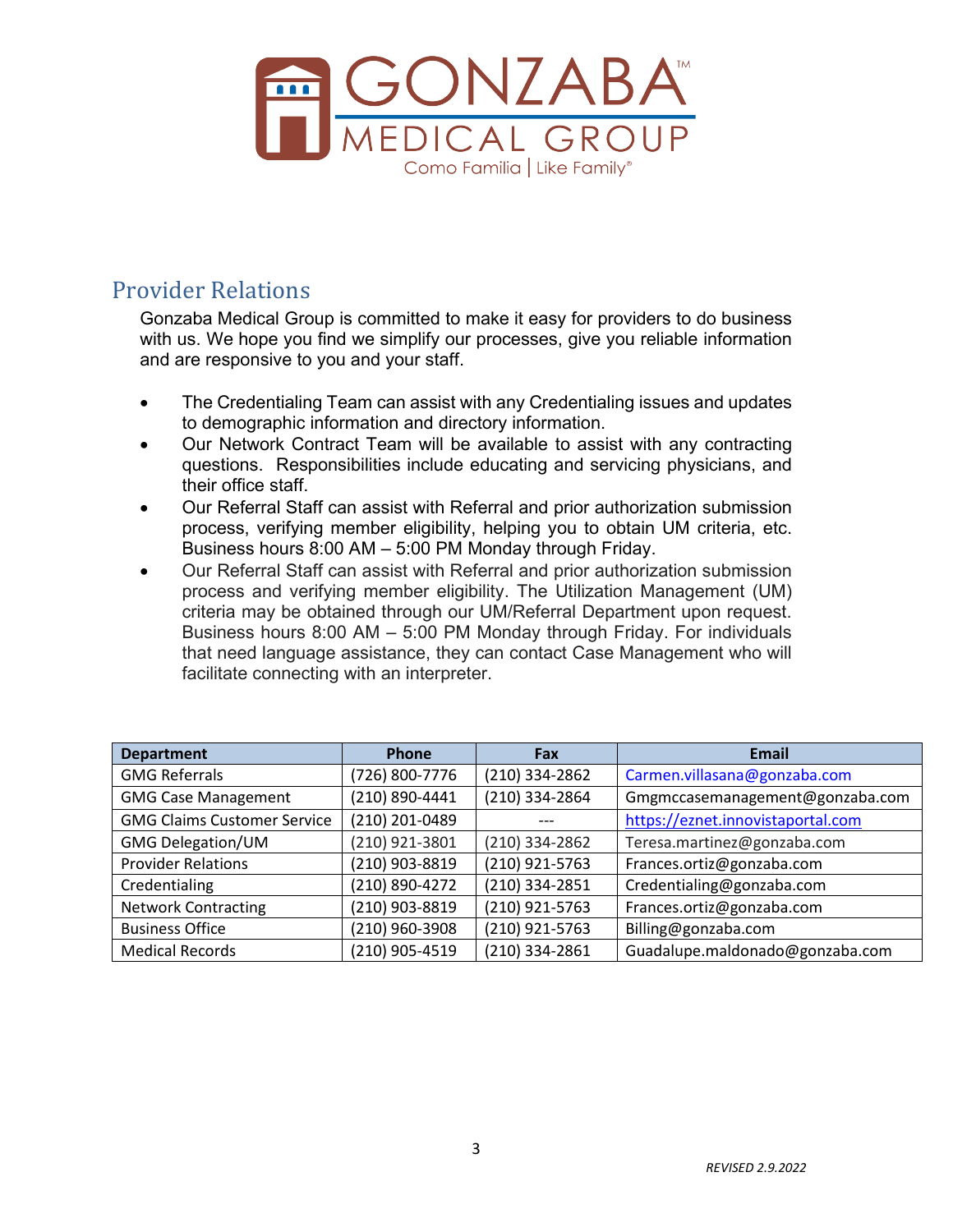

# <span id="page-3-0"></span>Participating Provider Responsibilities

- 1. Manage the medical and health care needs of health plan members/patients, including monitoring and following up on care provided. Provide coordination necessary for services provided by specialists and ancillary providers (both in and out-of-network) and maintaining medical records meeting GMG Standard (*refer to Section 1n. in the Provider Contract for GMG medical record standards*).
- 2. Provide coverage 24 hours a day, 7 days a week; regular hours of operation should be clearly defined and communicated to health plan members/patients.
- 3. Provide all services and treat all patient ethically, legally and in a culturally competent manner, and treat patient disclosures and records confidentially, giving patients the opportunity to approve or refuse their release.
- 4. Work to meet the unique needs of health plan members/patients with special health care needs.
- 5. Participate in systems (*refer to Section 1n. in the Provider Contract)* established by GMG to facilitate the sharing of records, subject to applicable confidentiality and HIPAA requirements and with all applicable federal and state laws regarding the confidentiality of patient records.
- 6. Make provisions to communicate in the language or fashion primarily used by the patient.
- 7. Provide hearing interpreter services upon request to health plan members/patients who are deaf or hard of hearing.
- 8. Participate in and cooperate with GMG in any reasonable internal and external quality assurance, utilization review, continuing education and other similar programs established by GMG.
- 9. Help foster open communication and cooperation with Quality Improvement (QI) activities. Support and cooperate with GMG Quality Improvement program initiatives.
	- Cooperate with QI activities, including collection of performance measurement data and participation in the GMG's clinical and service measure QI programs.
	- Allow GMG to use provider performance data for quality improvement activities, as outlined contractually.
	- Allow the Plans as specified in Exhibit D of the Participating Provider Agreement to use their performance data.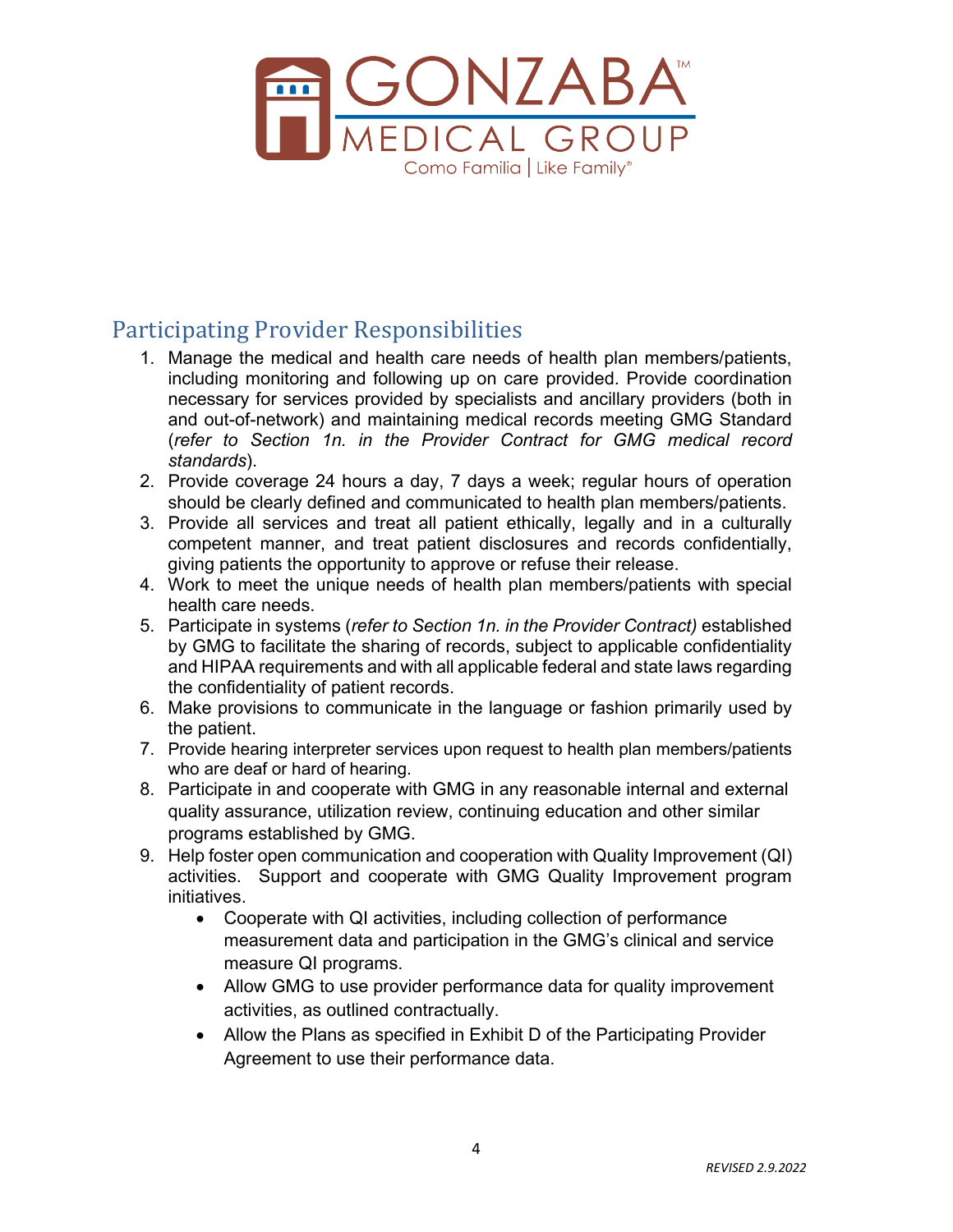

- 10. Comply with Medicare laws, regulations, and CMS instructions, agree to audits and inspections by CMS and/or its designees, cooperate, assist, and provide information as requested, and maintain records for a minimum of 10 years.
- 11. Participate in and cooperate with the GMG appeal and grievance procedures.
- 12. Agree to not balance bill health plan members/patients for monies that are not their responsibility or that should be paid for by another carrier.
- 13. Continue care in progress during and after termination of a health plan member/patient's contract for up to 60 days, or such longer period of time required by state laws and regulations, until a continuity of service plan is in place to transition the health plan member/patient to another network provider in accordance with applicable state laws and regulations.
- 14. Develop and have an exposure control plan in compliance with Occupational Safety and Health Administration (OSHA) standards regarding blood-borne pathogens.
- 15. Establish an appropriate mechanism to fulfill obligations under the Americans with Disabilities Act of 1990 (ADA)
- 16. Inform GMG if a health plan member/patient objects to the provisions of any counseling, treatments, or referral services for religious reasons.
- 17. Provide health plan members/patients complete information concerning their diagnosis, evaluation, treatment, and prognosis and give them the opportunity to participate in decisions involving their health care, except when contraindicated for medical reasons.
- 18. Advise health plan members/patients about their health status, medical care or treatment options, regardless of whether benefits for such care are provided under the program and advise them on treatments that may be selfadministered.
- 19. When clinically indicated, contact health plan members/patients as quickly as possible for follow-up regarding significant problems and/or abnormal laboratory or radiological findings.
- 20. Have a policy and procedure to ensure proper identification, handling, transport, treatment, and disposal of hazardous and contaminated materials and wastes to minimize sources and transmission of infection.
- 21. Agree to maintain communication with the appropriate agencies such as local police, social services agencies, and poison control centers to provide highquality patient care.
- 22. Provide advanced notification to health plan members/patients of services that are not covered by the plan or Medicare in accordance with Medicare requirements. Please refer to Provider Obligations — Precertification.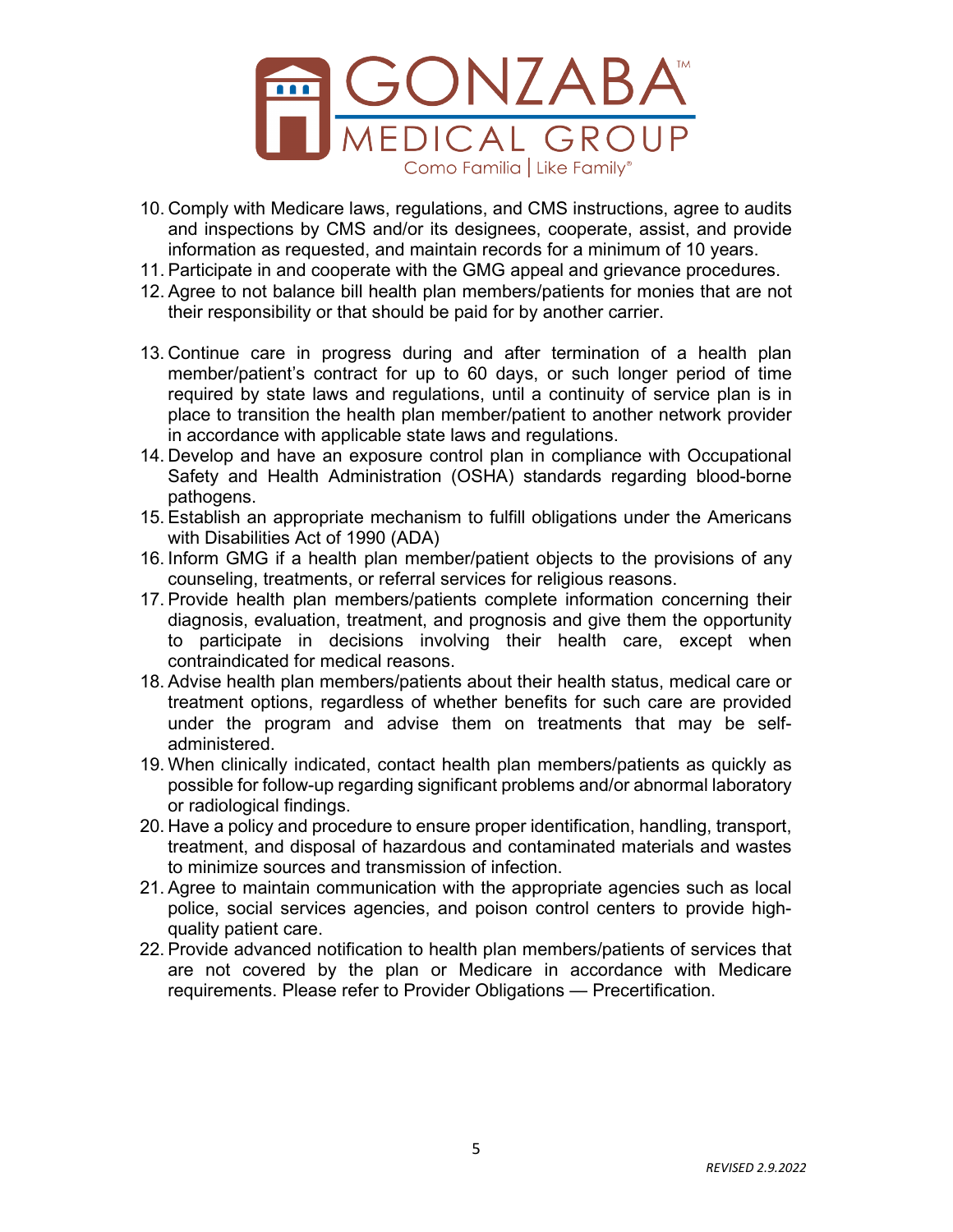

# Provider Information Change Request

Providers may update their GMG provider data emailing the following information to our Credentialing Department at [credentialing@gonzaba.com.](mailto:credentialing@gonzaba.com)

Common provider information changes may include:

- Office Physical Address
- Office Phone or fax number
- Office Billing Address
- Tax ID Number

## <span id="page-5-0"></span>Verifying Eligibility

The Health Plan record is always considered the primary source for a member's eligibility. A provider should verify their enrollee's eligibility directly with the applicable health plan, either through their secure portal, or through contacting the provider customer service department. It is a provider's responsibility to verify member eligibility at the time of service.

# <span id="page-5-1"></span>Verifying Eligibility with CMS

Providers may verify eligibility directly with CMS for any Medicare Advantage Plan (MAP). If member eligibility cannot be verified with the applicable health plan, CMS can verify if the member is enrolled in an MAP plan or not.

To verify eligibility through CMS, please contact: Medicare Eligibility: Texas IVR: 1-855-252-8782

For other Medicare related questions visit http://www.cms.gov/ or call Medicare Provider Service: Texas: 1-800-633-4227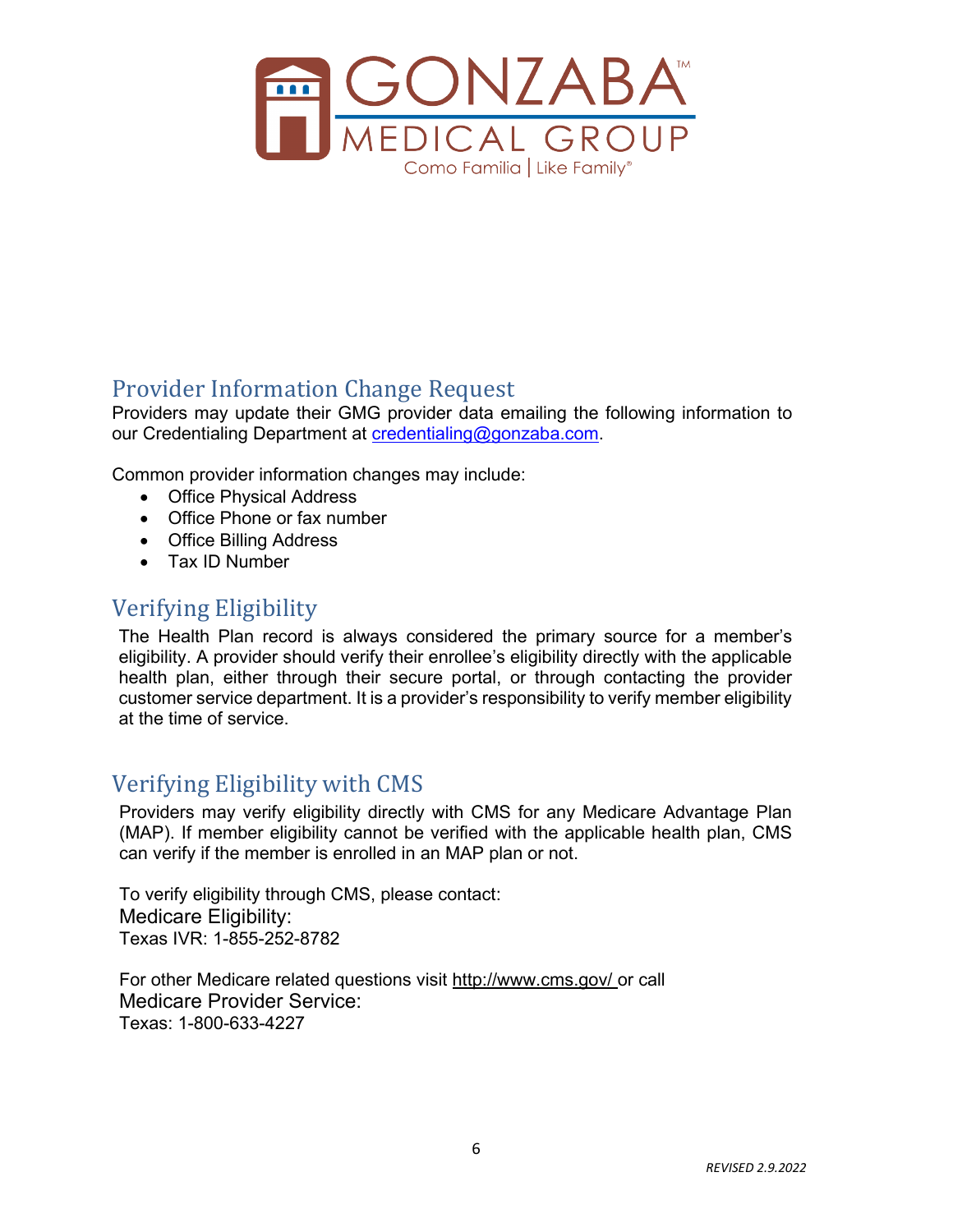

# <span id="page-6-0"></span>Copays and Coinsurance

It is the provider's responsibility to collect co-payments and co-insurance directly from the patient at the time services are rendered.

**Copayment** - a fixed amount charged to a MA enrollee on a per service basis. **Co-insurance** - percentage of allowed charges for which the enrollee is responsible.

Contracted providers must not bill or collect any amount in excess of the maximum allowable except for the applicable co-payments and co-insurance.

## <span id="page-6-1"></span>Non-Covered Services

Providers may charge GMG patients for non-covered services. However, such charges must be the usual and customary fee that the provider charges all other enrollees. The patient must agree in writing to accept responsibility for the noncovered service prior to receiving that service. Providers must utilize the Advance Beneficiary Notice of Noncoverage for this purpose.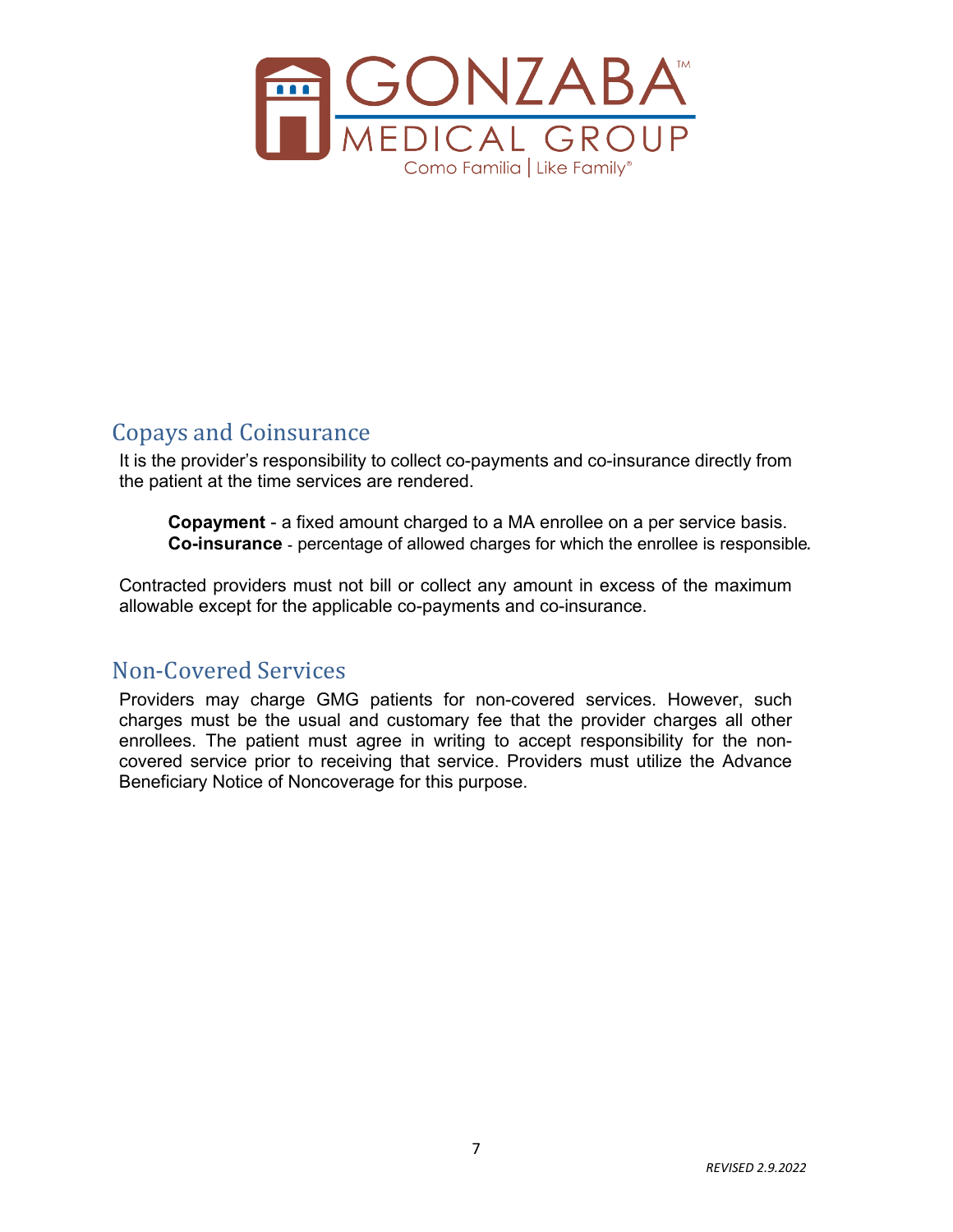

# <span id="page-7-0"></span>Claims Submissions

**GMG is responsible to pay claims for Amerigroup** patients that are sent to you for healthcare services, **effective DOS 9/1/2019. Amerigroup** patients under GMG have been issued new ID cards. Note that "**Gonzaba Medical Grp**" appears on the front of the ID card, under the PCP information. This will help Network staff to identify the patients under the GMG contract. The card includes the claims address information on the back, detailed below.



• **Claims should be submitted electronically to PayerID: GMGSA** Electronic submission is preferred, but you are also able to submit paper claims via mail.

### **GMG Claims PO Box 7997 Westchester IL 60154**

- **EZNET portal** is available to allow Network staff to inquire online about authorizations, claims status, payment, or even to enter referral requests. **Contact GMG Provider Relations to obtain EZ NET login/password.**
- **Submit your appeal packet with the GMG Appeal Form by email to:**

[appeals@innovista-health.com](mailto:appeals@innovista-health.com)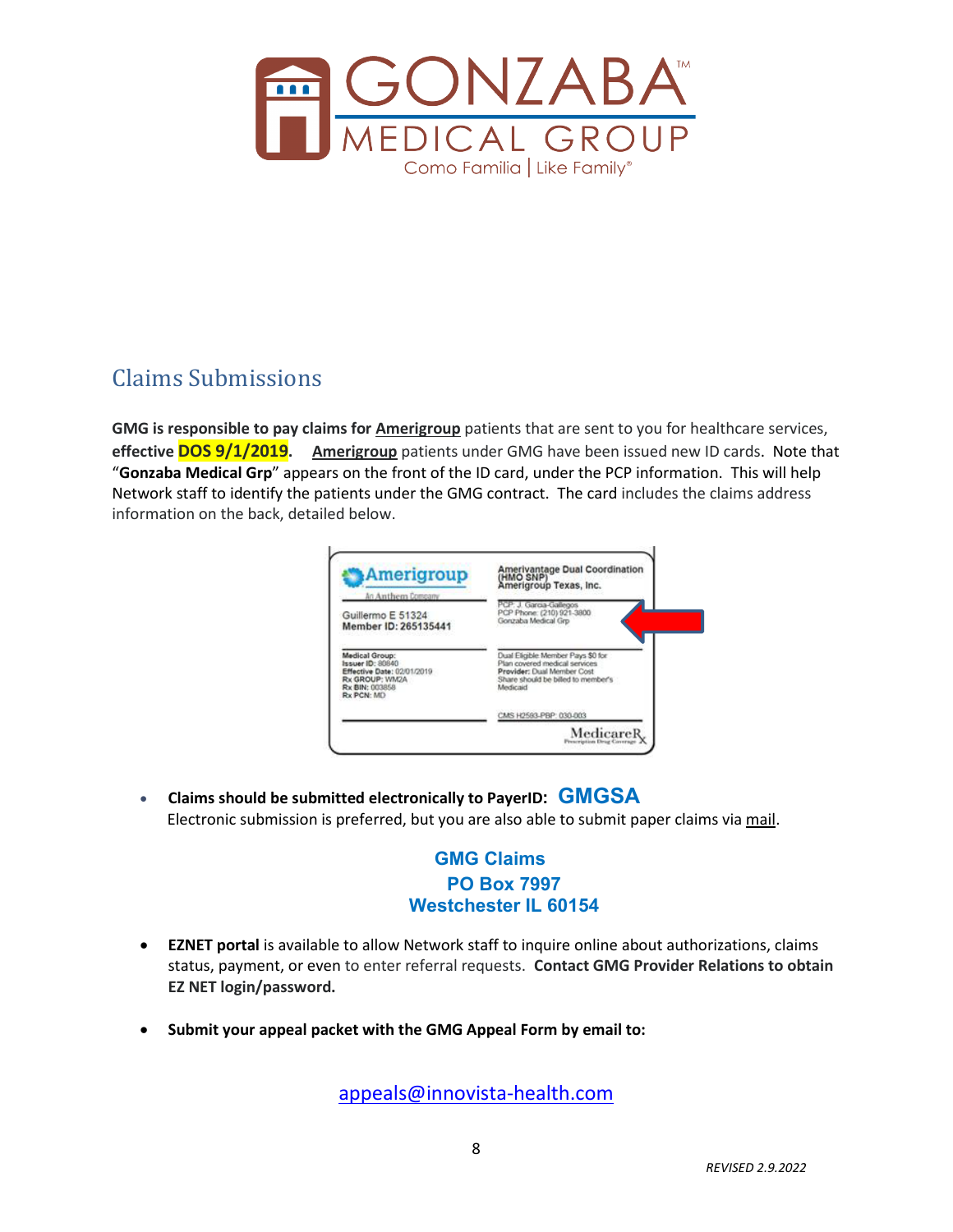

# <span id="page-8-0"></span>GMGSA Claim Appeal Process

A written appeal request is required (e-mail, fax, or mail). Once the request has been received, all the information provided will be taken into consideration in the determination review.

An administrative appeal does not include a medical review of a member's medical conditions or member's need due to medical necessity. Turnaround time for review is within **30 calendar days from the received date**.

All medical review appeal requests are reviewed by a licensed provider and\or clinician. Turnaround time for medical appeal reviews is **45 calendar days from the received date**.

In your request, include detail information to be considered and reviewed, including why you believe we should change our decision.

- GMG Appeal Form (*form attached on next page*)
- Requestor's name, phone number, E-mail Address
- Member Name
- Member Date of Birth
- Member ID number
- Doctor's name
- Date of the service
- Original Claim in PDF form
- Previous Denial letter
- Any other information or documents that are pertinent to Date of Service

#### **The First Level of Appeal**

The First Level of Appeal must be received by (e-mail, fax, or mail) within **90 calendar days** from the date of the original denial, unless otherwise specified. If the Provider fails to submit a written request of GMG's decision regarding compensation **within 90 days** will waive Provider's right to appeal such decision. This will automatically be deemed final and unappealable.

#### **The Second Level of Appeal**

The Second Level of Appeal must be received by (e-mail, fax, or mail) within **120 calendar days from the last denial**, unless otherwise specified. If the Provider fails to submit a written request of GMG's decision within **120 calendar days**, it shall automatically waive Provider's right to appeal such decision. This will automatically be deemed final and unappealable.

If a refund is due, any additional amounts due GMG/Provider shall be paid by the other Party within **30 calendar days of notice**. If Provider does not submit the refund payment due within **30 calendar days of written notification to Provider**, **GMG Plan shall have the right to recoup the non-payments from**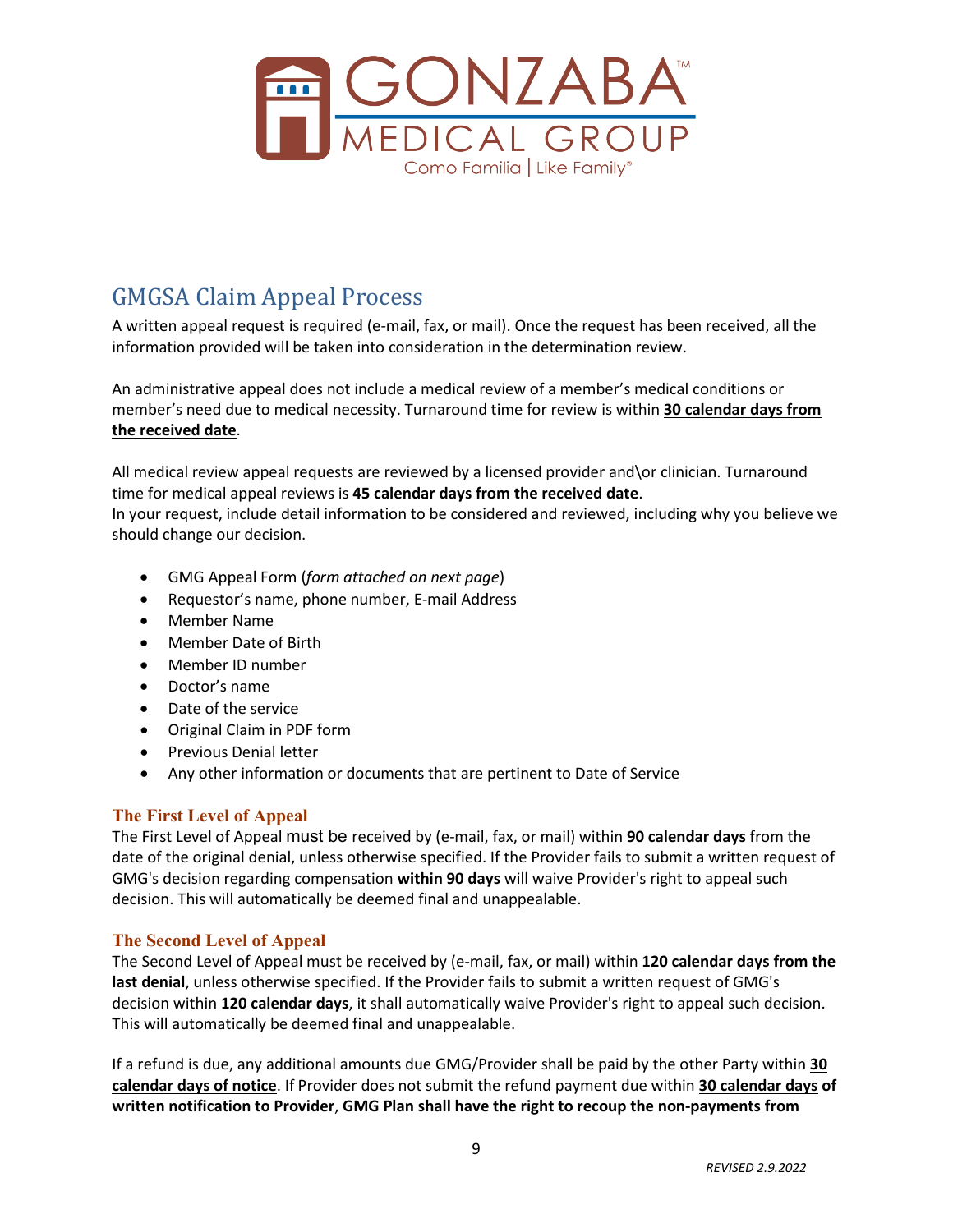

**future claims**. Notwithstanding the foregoing, consistent with the Fraud Enforcement and Recovery Act which modified the federal False Claims Act, in all instances Provider shall report and return any Overpayment to GMG **within 60 calendar days** after the Overpayment was identified.

### **Telephone Inquiries**

For GMG Claims customer service line dial (210) 201-0489 or via email at appeals@innovista-health.com

#### **Customer Service Representatives:**

GMGSA, Customer Service Representatives are available to assist Monday through Friday from 8:00 a.m. to 5:00 p.m. central standard time. With the exclusion of the following holidays:

- New Year's Day
- Martin Luther King, Jr. Day
- Memorial Day
- Independence Day
- Labor Day
- Thanksgiving holiday (Thursday and Friday)
- Christmas Eve
- Christmas Day

Can assist with:

- Clarifying the denial reason associated with a claim
- Providing general information regarding coverage
- Explaining terminology and information
- Assisting with other issues

GMG is responsible to pay claims for Amerigroup members that are referred to other healthcare services.

Providers are able to check claims status at: https://innovistaportal.com/claim-status

### **All Appeals and Reconsiderations requests should have a GMG appeal form (***form on the next page***) attached and emailed to:**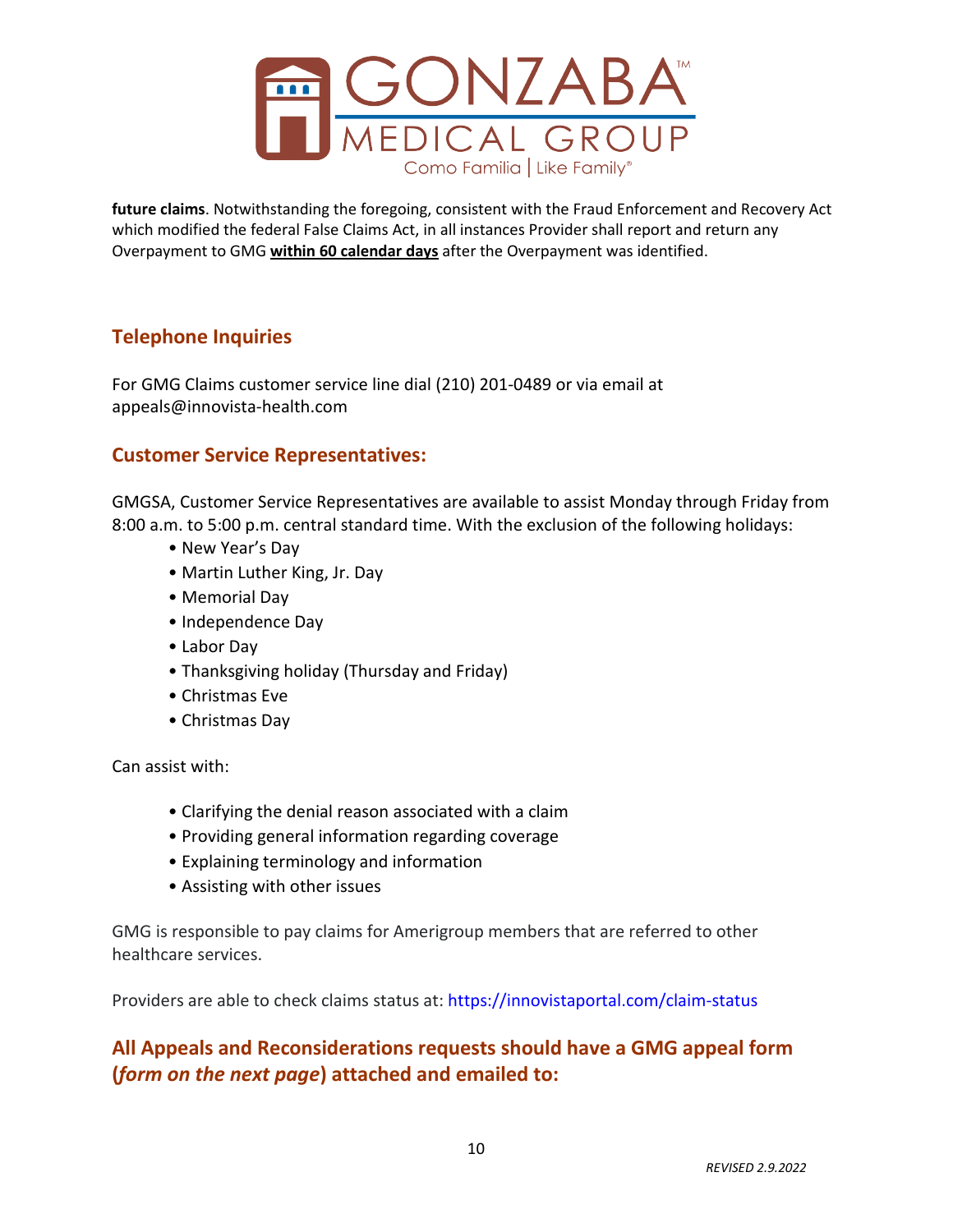

[appeals@innovista-health.com](mailto:appeals@innovista-health.com)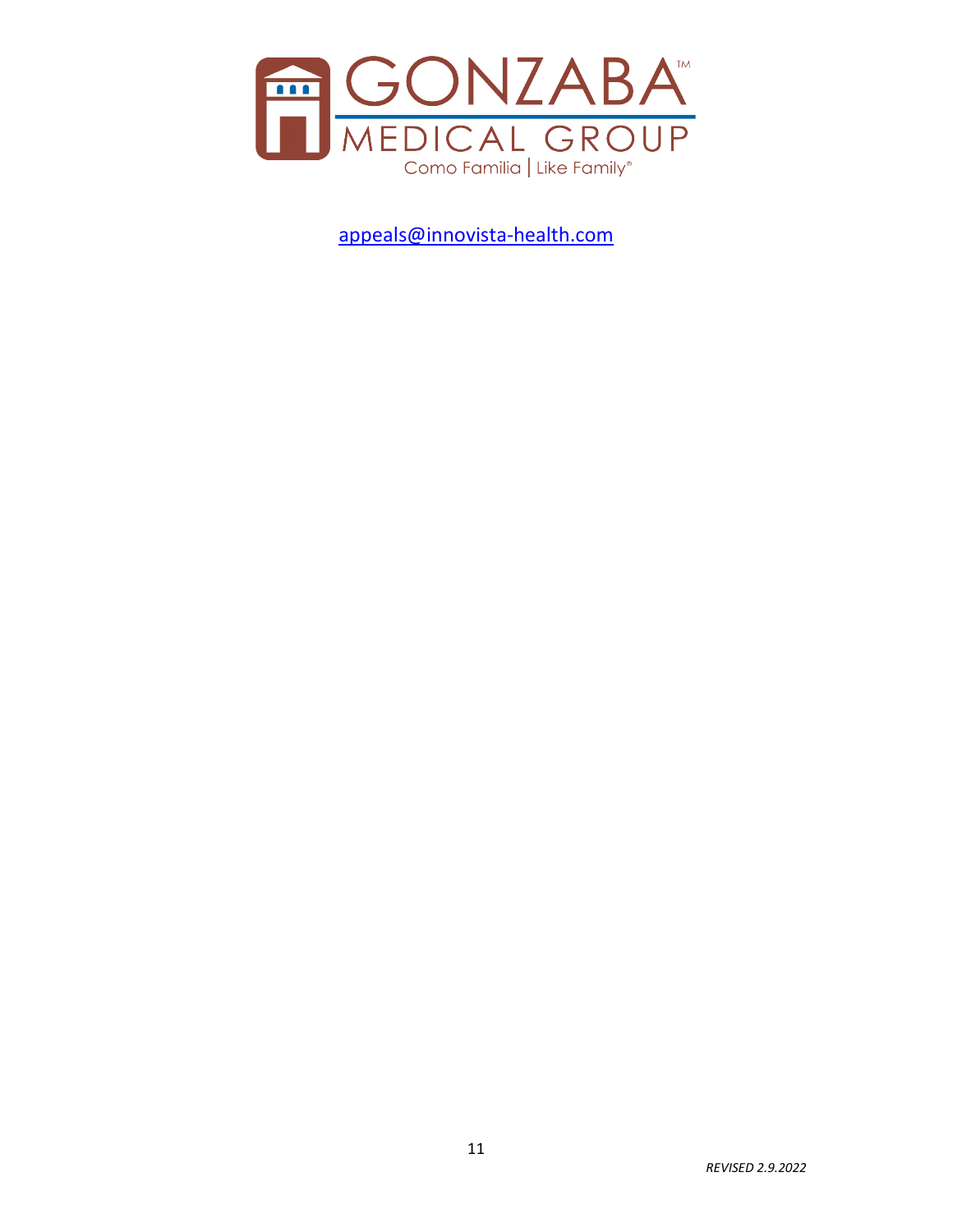### Provider Dispute Claim/Reconsideration Request Form

| Today's Date: |
|---------------|
|---------------|

**Medical Group:** \_\_\_\_\_

#### **Member Information**

| Member Insurance plan |                                      |
|-----------------------|--------------------------------------|
| Member Last Name:     | First Name:                          |
| Date of Birth:        | <b>Member Identification Number:</b> |

## **Physician/Provider**

| <b>Contact Name:</b>              | <b>Phone Number:</b> |
|-----------------------------------|----------------------|
| Practice/Facility Name:           |                      |
| Rendering Provider Name:          |                      |
| Tax Identification Number (TIN):  | NPI Number:          |
| <b>Return Address information</b> |                      |
| <b>Street Address:</b>            | City:                |
| State:                            | Zip:                 |

#### **Reason for Request**

| Date of Service:                                                                                                                                                                                                                                                                                                                                                                                                                                                                                                                 | Claim Number:                |  |  |
|----------------------------------------------------------------------------------------------------------------------------------------------------------------------------------------------------------------------------------------------------------------------------------------------------------------------------------------------------------------------------------------------------------------------------------------------------------------------------------------------------------------------------------|------------------------------|--|--|
| <b>Total Charges:</b>                                                                                                                                                                                                                                                                                                                                                                                                                                                                                                            | <b>Expected Amount Owed:</b> |  |  |
| 1. Previously denied / Exceeds Timely Filing: must provide proof of timely filing<br>⊔<br>2. Previously denied requesting additional information: must include requested documentation<br>⊔<br>3. Previously denied / Coordination of Benefits: must include Primary EOB<br>П<br>4. Previously adjudicated but applied incorrect rate resulting in over/underpayment: Indicate details in<br>□<br>comments<br>5. Previously denied for "no authorization": Indicate Authorization number or attach copy of<br>ப<br>authorization |                              |  |  |
| 6. Other (Provide details below)<br>⊔<br>Comments – reason for appeal:                                                                                                                                                                                                                                                                                                                                                                                                                                                           |                              |  |  |

<span id="page-11-0"></span>**Please include a copy of the initial claim, along with other documents supporting the request for an appeal and email to [appeals@innovista](mailto:appeals@innovista-health.com)[health.com.](mailto:appeals@innovista-health.com)**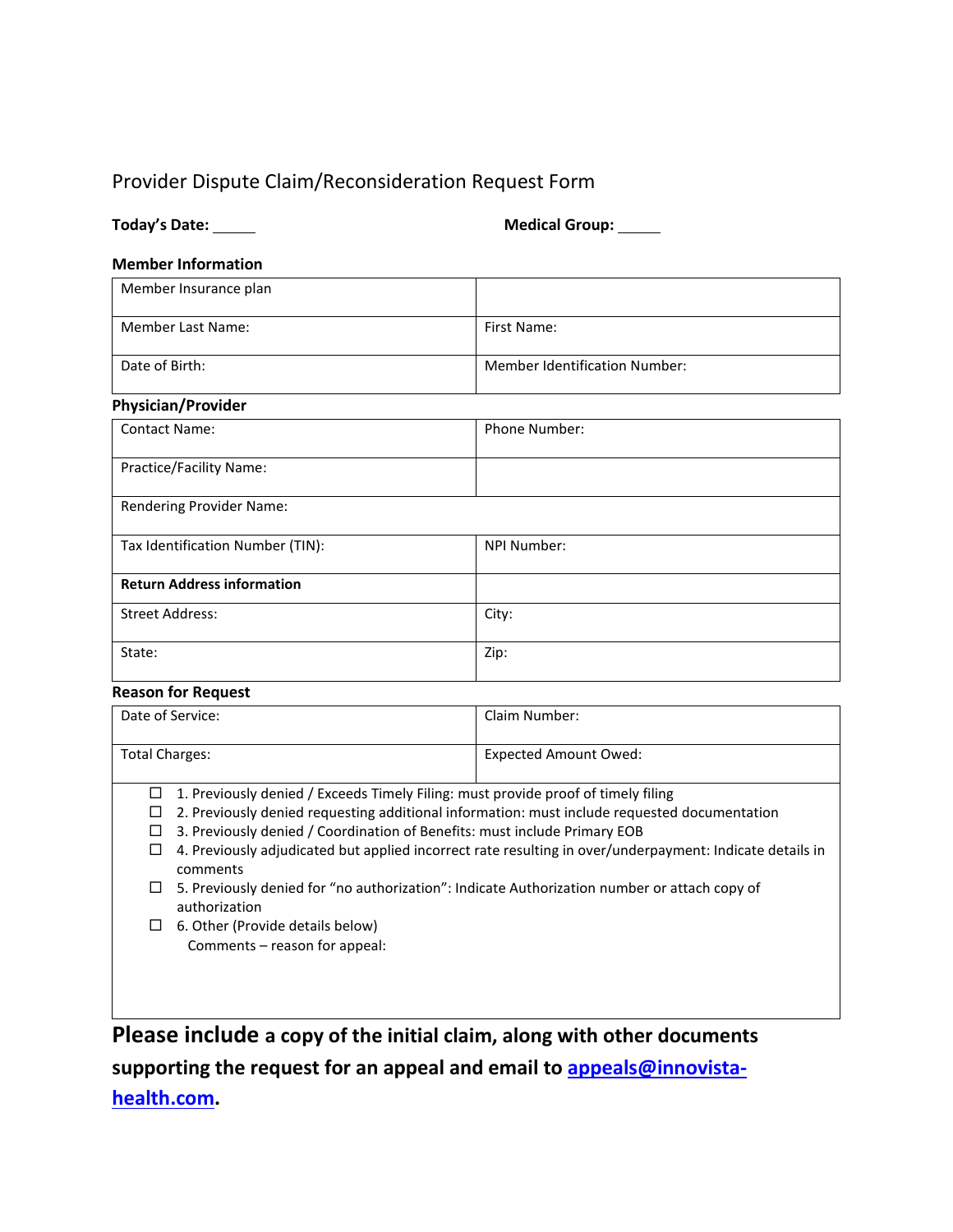

## Medicaid

Medicaid is the program that provides access to health care for low-income families and individuals. Medicaid also assists aged and disabled people with the costs of nursing facility care and other medical expenses. Eligibility for Medicaid is usually based on the families or individual's income and assets. Many dual eligible patients (those that have Medicare and Medicaid) enrolled in a Medicare Advantage Plan will have no co-payments or co-insurance.

If you are uncertain as to an enrollee's Medicaid eligibility, you may contact Texas Medicaid & Healthcare Partnership (TMHP) for additional information:

**Texas: 1-800-925-9126** www.tmhp.com

# <span id="page-12-0"></span>Referrals to Contracted Providers

Primary Care Physicians are required to refer enrollees within the GMG contracted network. Occasionally, it may be necessary to refer to an out-of-network provider when a service is required that is not available within the network. All out-of-network services require Prior Authorization. Requests for referrals should be faxed to 210-334-2862 along with clinical patient documentation supporting medical necessity of the request.

### <span id="page-12-1"></span>Pharmacy Services

#### **Part D Medications**

Physicians are expected to use the current health plan formulary as the first step in the patient's pharmaceutical treatment. For drug requests not on the health plan's formulary, will require completion and submission of the health plan non-formulary exception request form by the prescribing physician. At times, there may be a need to prescribe outside of the formulary.

You can find out if a drug has any additional requirements or limits by looking at the pharmacy formulary information on the applicable health plan's website.

### <span id="page-12-2"></span>Enrollee Direct Access Services

Enrollees have direct access to the following services without going through their PCP:

- Annual Well Woman Exam
- Annual Mammogram
- Disease Management programs
- Hearing exam (coverage varies by benefit plan)
- Vaccines
- Optometry Annual eye exam and glasses (coverage varies by benefit plan)
- Out-of-area dialysis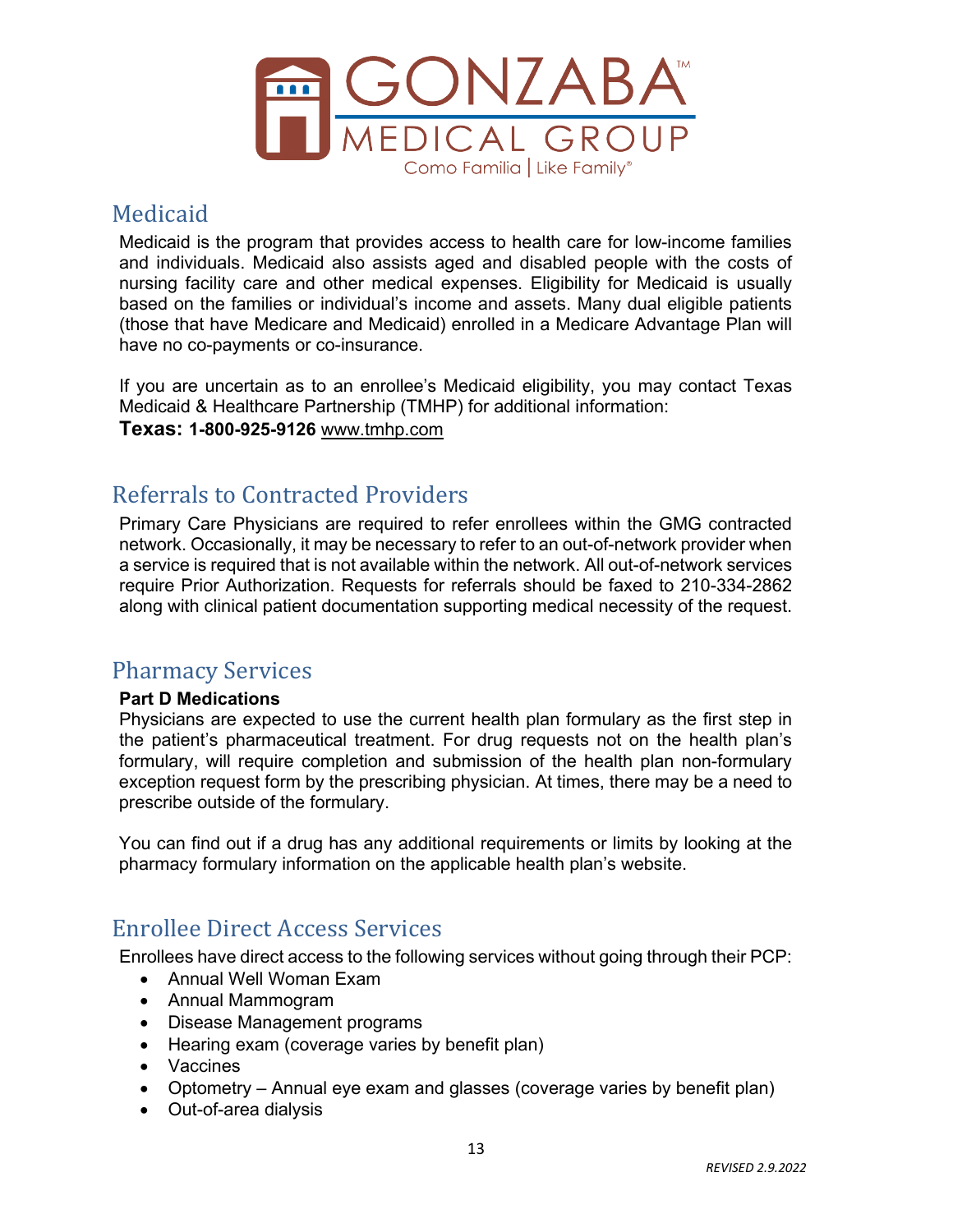

## <span id="page-13-0"></span>Cultural Competency and Language Assistance

GMG strives to provide services in a culturally competent manner to all enrollees, including those with limited English proficiency or reading skills, and diverse cultural and ethnic backgrounds by providing a culturally diverse provider network. We gather information from providers concerning languages other than English that are spoken in each office.

Providers are encouraged to deliver care in a manner that is sensitive to the cultural background and language of the enrollee. It is required by law and the responsibility of the provider to obtain and pay for interpreters for language interpretation other than English, as well as for visually impaired, hearing/vision impaired, hard of hearing and speech disabled enrollees. At a minimum this involves arranging for a language interpreter for enrollees who do not speak English.

## <span id="page-13-1"></span>Non-Discrimination

GMG employed and contracted providers maintain a policy of non-discrimination to all enrollees on the basis of race, color, national origin, disability, sex, sexual orientation or sexual identity, marital status age, mental or physical disability or medical condition, such as ESRD, religion, claims experience, medical history, or genetic information. In accordance with Title VI of the Civil Rights Act of 1964, et seq., Section 2000d Rules and Regulations or as otherwise provided by law or regulation.

# <span id="page-13-2"></span>Provider Administrative Dispute Resolution

GMG defines the provider dispute resolution process to ensure that all provider complaints, grievances, and concerns are handled appropriately and in compliance with the contract, CMS, State Regulatory and health plan requirements. This resolution process is available to all participating providers.

GMG encourages its providers to express any concern or dispute in the form of a written complaint. The written account should include:

- Provider/Organization name, address, Tax ID
- Description of the Dispute
- Expected Outcome
- Contact Name, Title, Phone, Fax, Email
- Any additional information or documents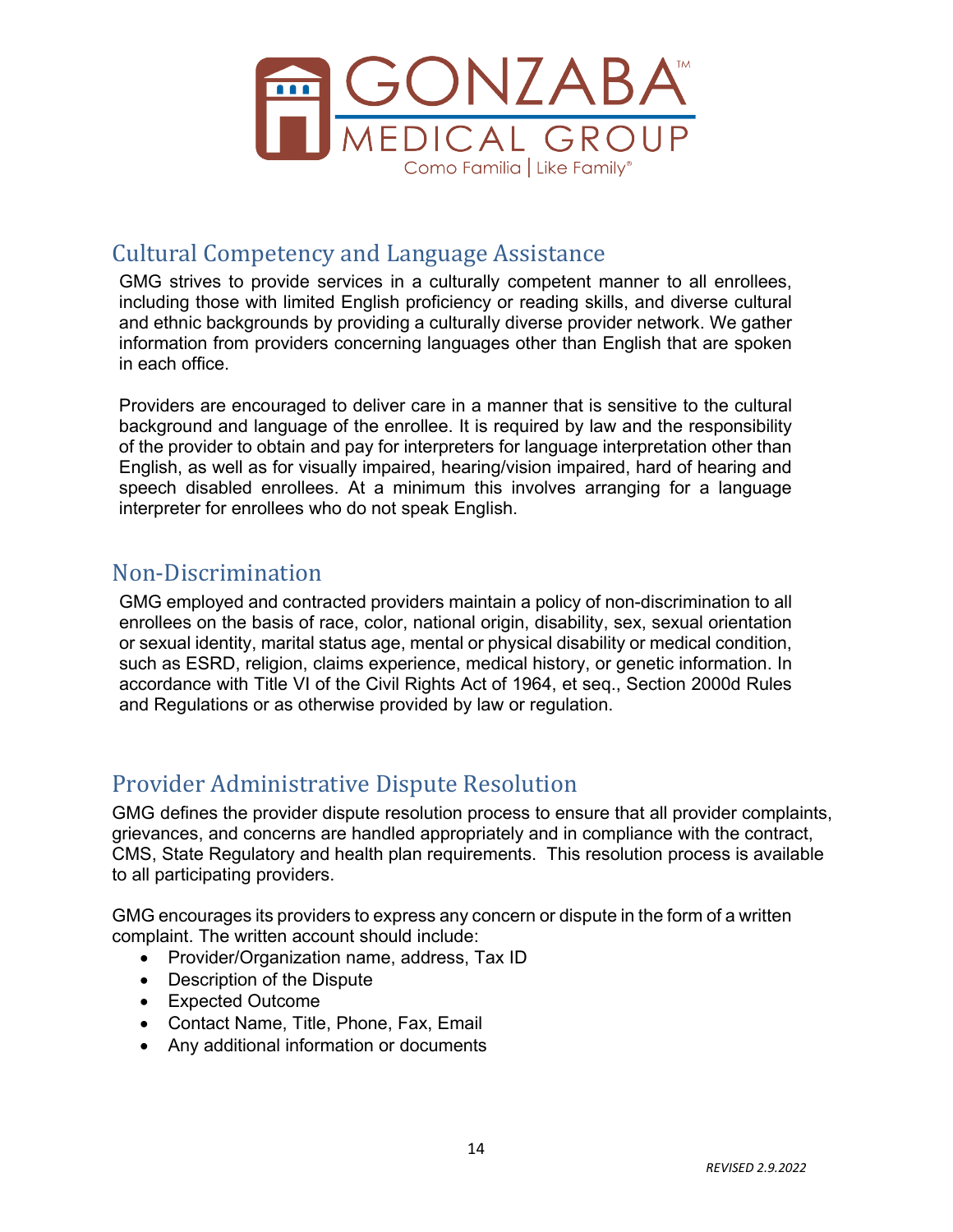

Once completed, the written account should be submitted for review and processing to the Compliance Department at the following address:

**Gonzaba Medical Group**  Attn: Compliance Officer 720 Pleasanton Rd San Antonio, TX 78214

Administrative disputes will be reviewed within 30 days of original request receipt. A final written communication will be sent to the provider addressing the concerns and explaining the outcome/resolution.

# <span id="page-14-0"></span>UTILIZATION MANAGEMENT (UM)

GMG Utilization Management (UM) Program includes the evaluation of requests for coverage by determining the medical necessity, appropriateness and efficiency of the health care services under the applicable health benefit plan. UM services will be provided where licensed or permissible under state and federal law, or other regulatory authority.

The Chief Medical Officer (CMO) has senior level executive responsibility for UM and reports directly to the President and Chief Executive Officer (CEO).

GMG adheres to the following guidelines when administering its UM Program:

- It is the responsibility of the PCP/attending provider to make clinical decisions regarding medical treatment. These decisions must be made consistently with generally accepted principles of professional medical practice and in consultation with the patient.
- It is the responsibility of GMG to determine benefit coverage based on the patient's health plan benefits. GMG uses Medicare medical necessity guidelines, plan specific utilization criteria, if applicable, to evaluate requests for coverage.
- All utilization review decisions to deny coverage are made by qualified, licensed physicians, or when appropriate and when allowable by law, by licensed health care professionals with expertise in the specialty for which services are being requested.
- GMG does not compensate individuals conducting utilization review for issuing denials of coverage, and it does not provide financial incentives for UM decisionmakers to encourage denials of appropriate coverage.
- Financial incentives for utilization review do not encourage decisions that result in underutilization.
- UM decision-making is based on medical necessity, applicable coverage guidelines and appropriateness of care and service.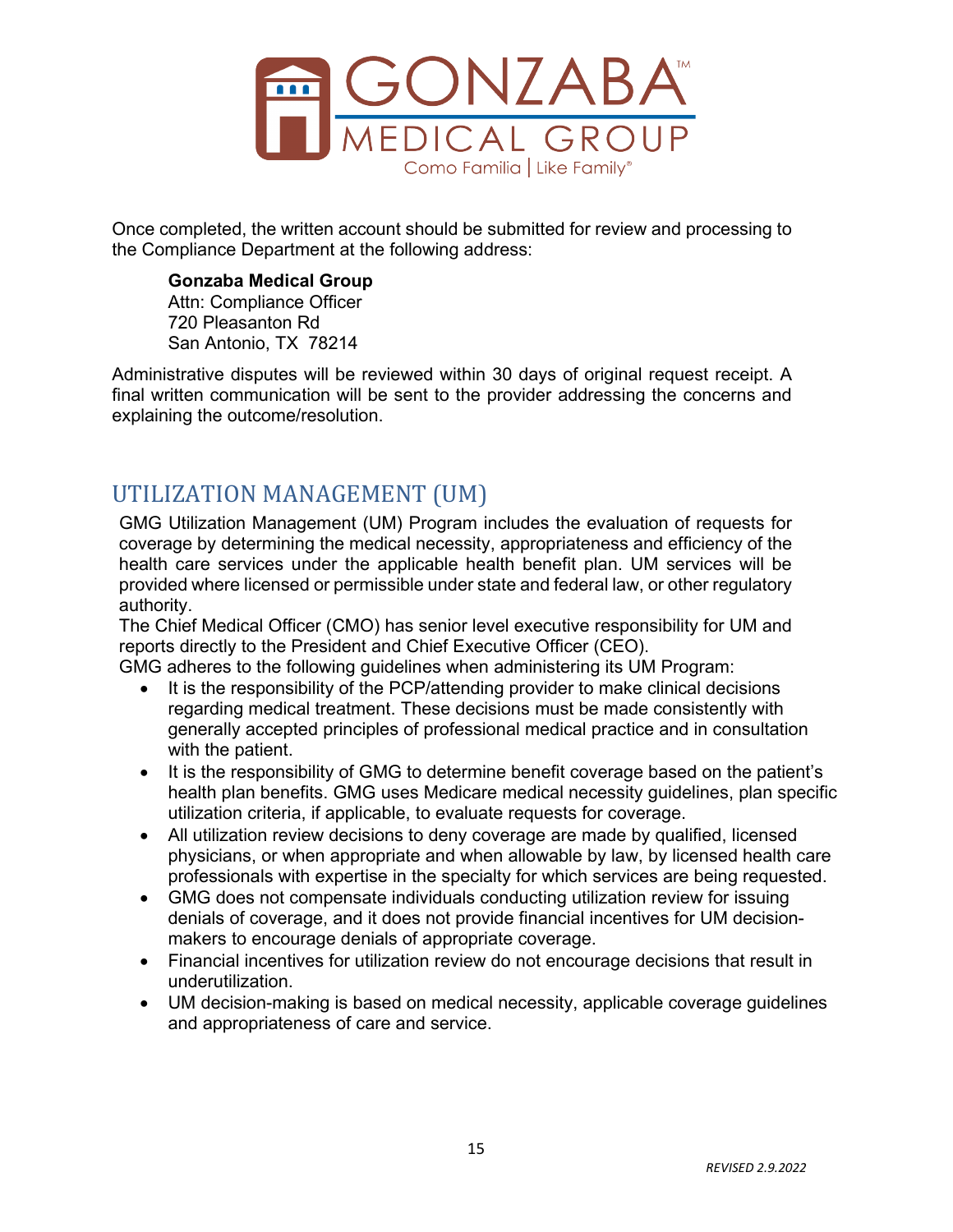

# <span id="page-15-0"></span>Medical Necessity Guidelines

GMG determines benefit coverage for the benefits described in each patient's health plan product description by using Medical Necessity Guidelines (MNGs) to determine the medical necessity and appropriateness of health care services under the applicable health benefit plan. These utilization review MNGs are:

- Developed in accordance with standards adopted by national accreditation organizations and regulatory and government entities.
- Reviewed on an annual basis and updated as new treatments, applications and technologies are adopted as generally accepted professional medical practice.
- Evidence-based
- Applied in a manner that considers the individual health care needs of the member and characteristics of the local delivery system.
- Evaluated at least annually for the consistency with which those involved in utilization review apply the MNGs in the determination of coverage.
- GMG also utilizes some commercially purchased criteria. The use of these criteria is also reviewed in the manner described above.
- MNGs are used by providers when making coverage determinations for Managed Care patients. MNGs can be made available to the requesting provider by calling GMG Referrals Department at (210) 921-3801. A printed copy of coverage determination can be sent to the requestor by mail, fax or email upon request.
- Ensuring that you provide the correct and complete clinical information at the correct time when requesting a medical necessity review when clinical information is needed.
- If the information provided does not support medical necessity, the service cannot be approved under Medicare law. Please provide the necessary information to justify the services you are requesting at the time of the request to allow for an appropriate decision to be made. Any service determined to require a clinical review will be processed in accordance with:
	- Section 1861(a)(1)(A) of the Social Security Act, which states that Medicare payment can only be made for services/items that are medically necessary and reasonable.
	- Section 1833(e) of the Social Security Act, which states that Medicare payment can be made only when the documentation supports the service/item.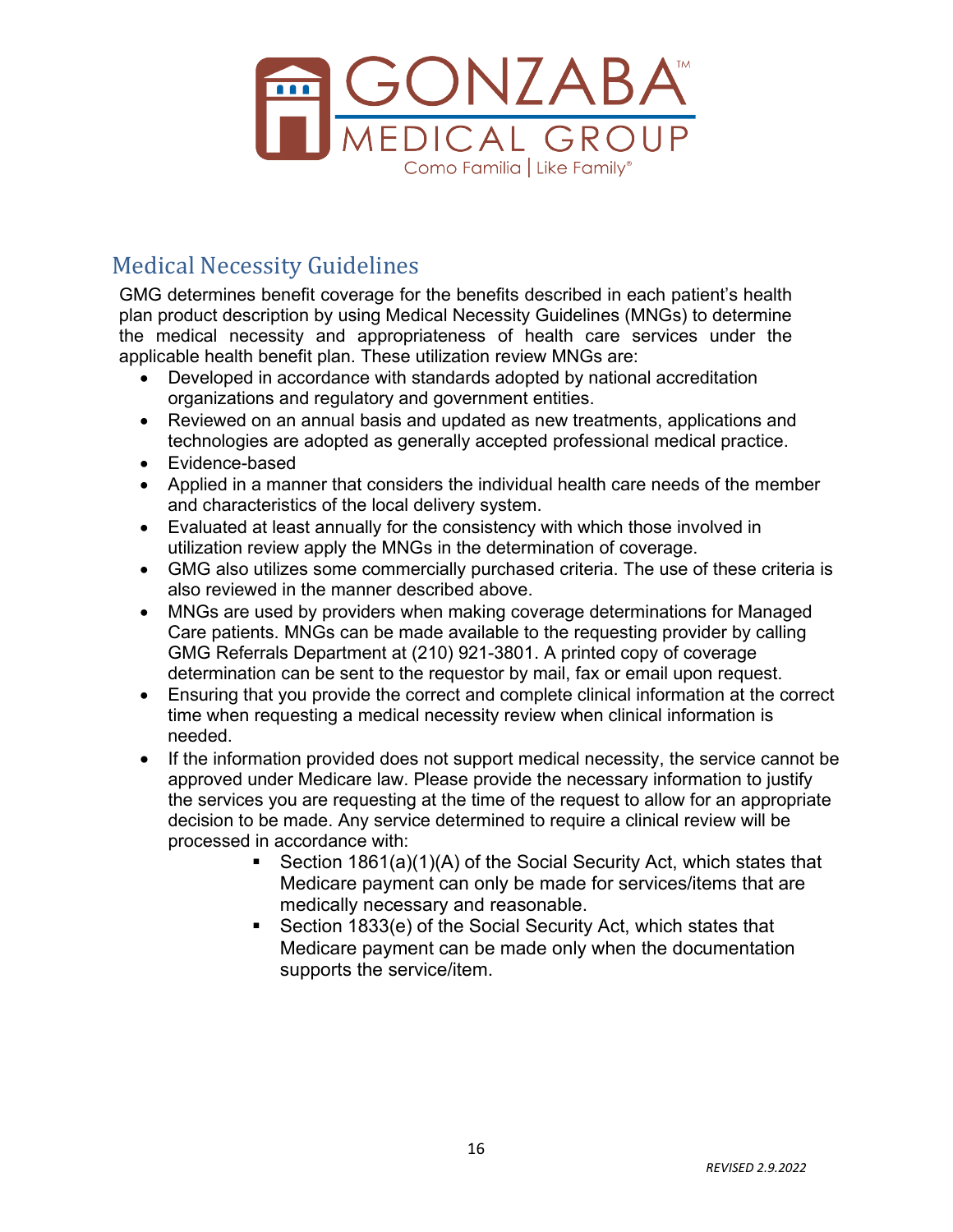

# <span id="page-16-0"></span>Timeliness of UM Decisions

UM review decisions will be made in a timely manner. The decision will be made as expeditiously as the enrollee's health condition requires, but no later than the time periods outlined below. Both the determination and notification to the patient and requesting provider must occur within the defined time periods.

Timeframes are as follows:

- **For standard, non-urgent preservice decisions**, determination must be made within 14 calendar days of receipt of the request.
	- GMG may extend the time frame up to 14 calendar days
	- This extension is allowed to occur if the patient requests the extension or if GMG justifies a need for additional information and documents how the delay is in the interest of the patient (for example, the receipt of additional medical evidence)
	- GMG must notify the patient, in writing, of the reasons for the delay, and inform the patient of the right to file a grievance if he or she disagrees with the decision to grant an extension.
- **For expedited, urgent pre-service decisions**, determination must be made within 72 hours of receipt of the request.
	- A patient, or any physician may request an expedited determination when they believe that waiting for a decision under the standard time frame could place the patient's life, health, or ability to regain maximum function in serious jeopardy.
	- **If unable to make a decision due to lack of necessary information,** the decision can be extended once for up to 48 hours.
	- GMG must notify the patient or their authorized representative what specific information is necessary to make the decision.
- **For urgent concurrent review decisions**, the determination and notification (patient and requesting provider) will be made within 24 hours of receipt of the request.
- **For post service/retrospective decisions**, the determination and notification (patient and requesting provider) will be made within 30 days of receipt of the request